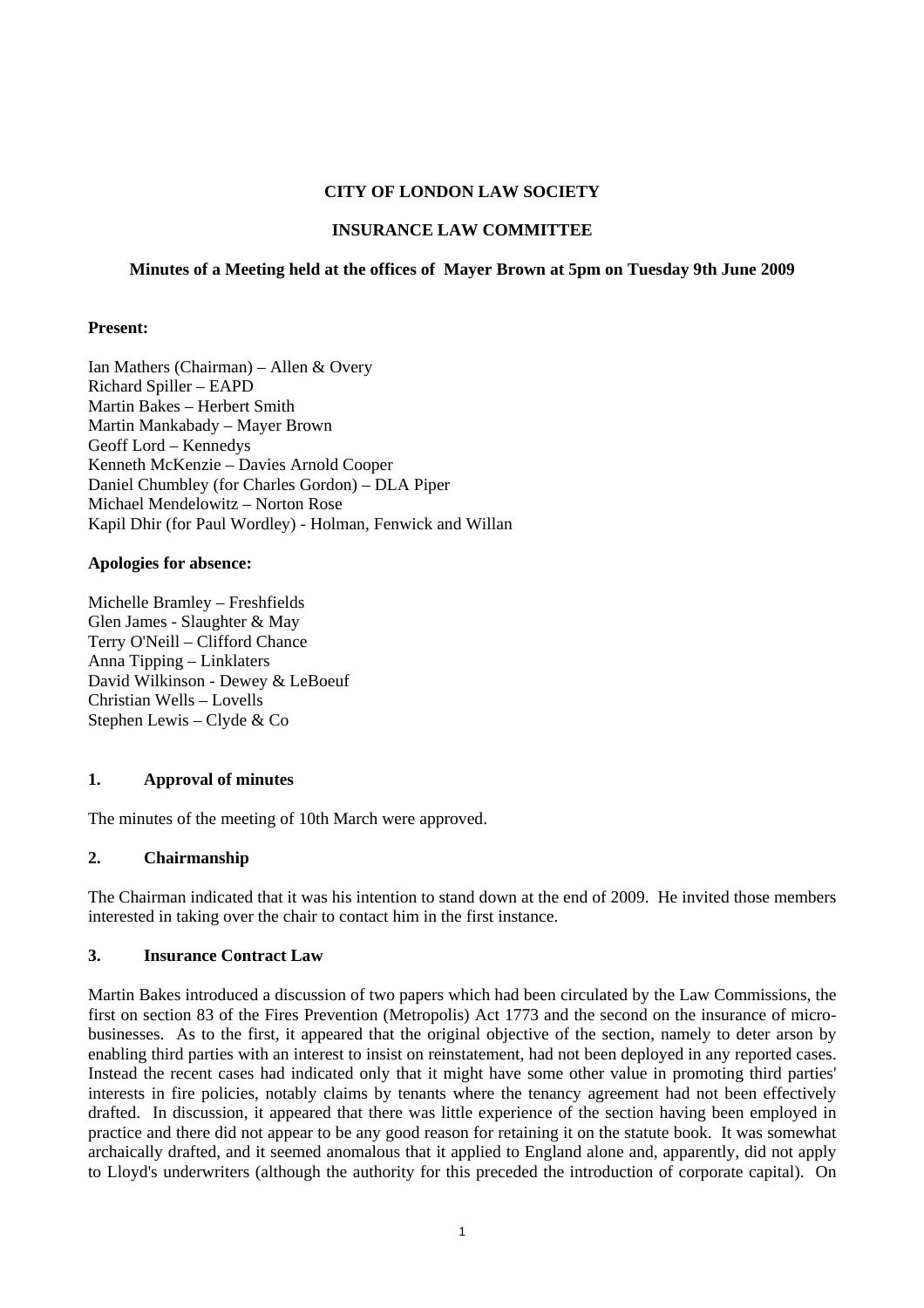the other hand, no-one was aware of any case in which it had caused difficulties, and perhaps it should not be regarded by the Law Commissions as a priority for reform.

As to micro-businesses, Martin noted that the Law Commissions had previously proposed a scheme for protecting all businesses by preventing insurers from contracting out of the default regime to the detriment of the business where the contract was on the insurer's standard set of terms and the particular terms had not been properly brought to the policyholder's attention. However, responses had indicated that there would undue difficulty in determining whether a particular set of terms had become a standard form contract. But the nature of the responses had indicated to the Commissions that there was a case for affording more protection for unsophisticated businesses, and the best way of doing this would be to place micro-businesses in the consumer regime. In Martin's view, this approach was not necessarily unobjectionable, but it did give rise to problems in defining "micro-businesses", especially if, as the Commissions proposed, there should be extra filters for "sophisticated" micro-businesses, an extension of the UTCCR to cover micro-businesses and the introduction of a causal connection requirement for warranties about future conduct.

In discussion, some reservations were expressed as to the need for any protection for micro-businesses over and above the Law Commissions' proposed default regime for business insurance, combined with the FSA's conduct of business requirements. However, it was generally felt that some protection on the lines proposed could be acceptable provided that it was kept simple and did not amount to the introduction of a third regime. In particular, it would be best to align any definition of for micro-business on those applicable in one of those currently or prospectively applicable in other areas (including the Companies Act definition of small companies) rather than introduce a new one. It was recognised that there were special considerations driving the proposals (notably the relatively weak purchasing power of smaller businesses, including obtaining advice, and the relatively high impact on them of the absence or inadequacy of insurance). Nevertheless it did not appear likely that the inclusion or exclusion of particular businesses would substantially affect the market. It seemed more important that inclusion or exclusion was based on a test that was well known and easy to apply by both insurers and insureds.

Martin Bakes agreed to draft some short responses to the Law Commissions on both of the above papers.

## **4. Part VII FSMA**

The Chairman reported that Freshfields' work on possible amendments to these and other provisions of the Act had been suspended for the time being, due to perceived other priorities for the Treasury.

#### **5. With-profits: CP09/9**

CP09/9 contains the FSA's feedback on responses to the proposals in CP08/11 for barring the payment of compensation costs out of the inherited estate. The Chairman reported that following further consideration, Glen James had considered that there was little we could usefully add to our previous response and he had agreed.

#### **6. Solvency II: FS 09/1**

The Chairman noted the recent publication by the FSA giving feedback on responses to DP08/4, The Path to Solvency II. Generally the FSA appeared to have been encouraged by the number of responses although most of these came from the larger UK firms, and the nature of the discussion indicated that respondents had appreciated the challenges in bringing their risk management systems up to the standard likely to be required by the time the Directive was brought into effect (scheduled for end-2012). However, Martin Mankabady said according to informal discussions he had had with actuaries and others, it was likely to be an uphill struggle for many. The FSA would no doubt be bringing increasing pressure to bear on firms as the deadline approached and the Level 2 measures began to crystallise. The feedback statement itself signalled that beginning in October 2009 the FSA will be visiting selected firms and compiling a detailed report on progress towards industry compliance.